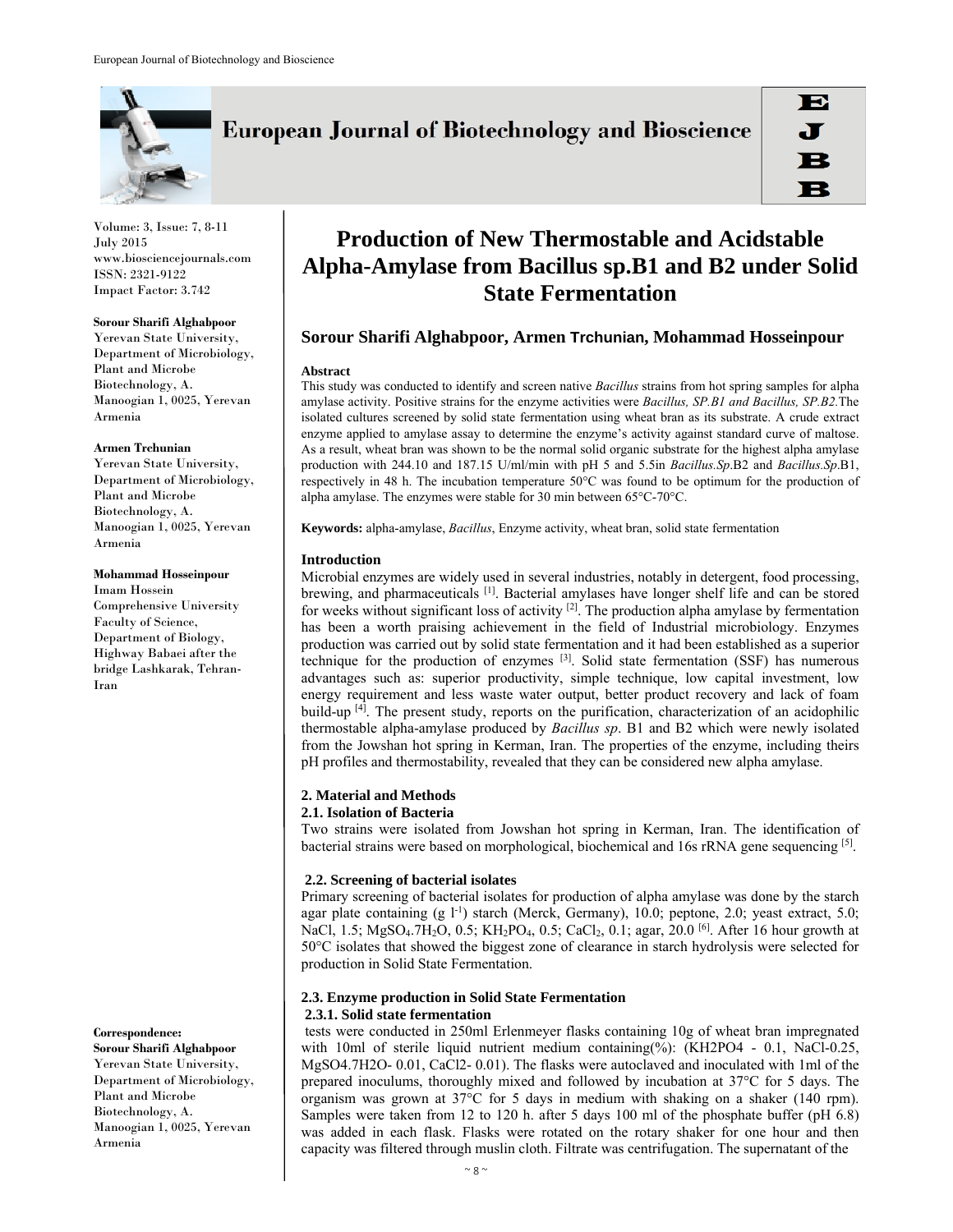culture after centrifugation (10.000 rpm, 10 min) at 4°C was used to determine extracellular amylase activity.

## **2.4. Enzyme assay**

Alpha-amylase activity was determined by the procedure of Bernfeld using soluble starch as a substrate  $[7]$ . The reaction mixture contained 0.5 ml of crude enzyme and 1 ml of sodium phosphate buffer (pH 7.0) containing 1% soluble starch and incubated at 37°C for 10 min, the amount of reducing sugar released in the mixture was determined by the addition of 2 ml of 3, 5dinitrosalicylic acid method [8] followed by boiling for 10 min and to develop color. The absorbance of the mixture was measured at 550 nm, in a UVspectrophotometer and glucose was used to create a standard curve. One unit of enzyme activity was defined as the amount of enzyme releasing reducing sugar equivalent to 1 µmol glucose per minute under the assay condition. All analytical measurements were performed at least in triplicates.

#### **2.5. Assay of protein concentration**

The protein concentration was determined by the Lowry's method using bovine serum albumin used as Standard [9].

## **2.6. Optimization of fermentation conditions for enzyme production**

The optimization of medium components and fermentation process is of primary importance in any fermentation process. Combinations of the best substrates were employed for further optimization of process parameters, namely initial moisture content (20, 30, 40, 50, and 60 %), incubation time (12, 24, 48, 72, 96, 120 h), incubation temperature (37- 100°C), initial pH of the medium (pH 3.0–10.0), organic nitrogen sources (casein, peptone, yeast extract and urea). To study the efficacy of various inducers, the medium was supplemented independently with 1 % Glucose, Maltose, Starch and Sucrose [10].

#### **2.7. Purification of alpha- amylase and SDS-PAGE**

Amylase purification and SDS–PAGE the crude amylase was subjected to ultra filtration in a stirred cell using a 30 kDa Millipore membrane. The retentate was desalted by PD 10 column and loaded on DEAE cellulose column (1.6 cm ×45 cm). [DE52, What-man] Unbound proteins were removed by washing with Tris–HCl buffer (50 mM; pH 8.0). Elution was carried out by using 0–1.0 M NaCl gradient at a flow rate of 20 mL/h. Active fractions were pooled and loaded onto Sephadex G-100 column(1.6 cm  $\times$ 50 cm)(Merck Germany)  $[11]$  equilibrated with citrate phosphate buffer pH 6.8. The active fractions were pooled and subjected to polyacrylamide gel electrophoresis (PAGE).SDS–PAGE was carried according to the method of  $[12]$  using 12% cross-linked polyacrylamide gel. For zymography, SDS gel was washed with 20% (v/v) isopropanol (to remove SDS) for 30 min and then with citrate phosphate buffer (50 mM; pH 7.0) for 30 min. Further, the gel was soaked in  $1\%$  (w/v) starch solution in citrate phosphate buffer for 2 h at 40°C.The molecular mass was determined by using a low molecular weight marker (Color Brust Marker SIGMA.USA). After electrophoresis, protein bands were visualized by staining with comassie blue G 250. It was then washed with distilled water and stained with 0.1 N iodine solutions. A white zone of hydrolysis on gel indicated amylase activity.

## **3. Result**

In the present studies wheat bran as the substrate were used for growth and α-amylase production by the *Bacillus Sp.*B1 and B2. The results were shown high titer of  $\alpha$ -amylase activity (244.10 and 187.15 U/ml/min in *Bacillus.Sp*.B2 and *Bacillus.Sp*.B1).

## **3.1. Effect of fermentation conditions for enzyme production**

The results of the present study showed that amylase production increased with increase in incubation time linearly till 48 h and on further incubation till 120 h, there was a decrease in the amylase production. Maximum amylase production was obtained at 48h. Maximum enzymes production were obtained with an initial moisture content of 60% and the maximum enzymes production obtained were 244.10 and 187.15 U/ml for B2 and B1. Up to 60%, there were a linear increase in enzyme production and upon further increase; there were a decrease in enzymes production. The effect of additional nitrogen sources like, casein, urea, yeast extract, peptone at 1% supplementation on the medium was tested and the results were further analyzed "Fig.1".



**Fig 1:** Amylase activity with additional supplementation of various nitrogen substrates

A control flask was maintained without additional nitrogen supplementation. Several carbon substrates like glucose, starch, maltose, lactose and sucrose were tested along with control to evaluate the enzyme production by SSF "Fig. 2". On supplementation of various carbon substrates, maximum enzyme production was exhibited by starch (1% w/w). Results showed different impact on enzyme production with different supplement substrates. The maximum enzyme production obtained was 235.11 and 163.2 U/ml for B2 and B1 with 1% w/w starch. Supplementation of glucose also enhanced enzyme.



**Fig 2:** Amylase activity with additional supplementation of various carbon substrates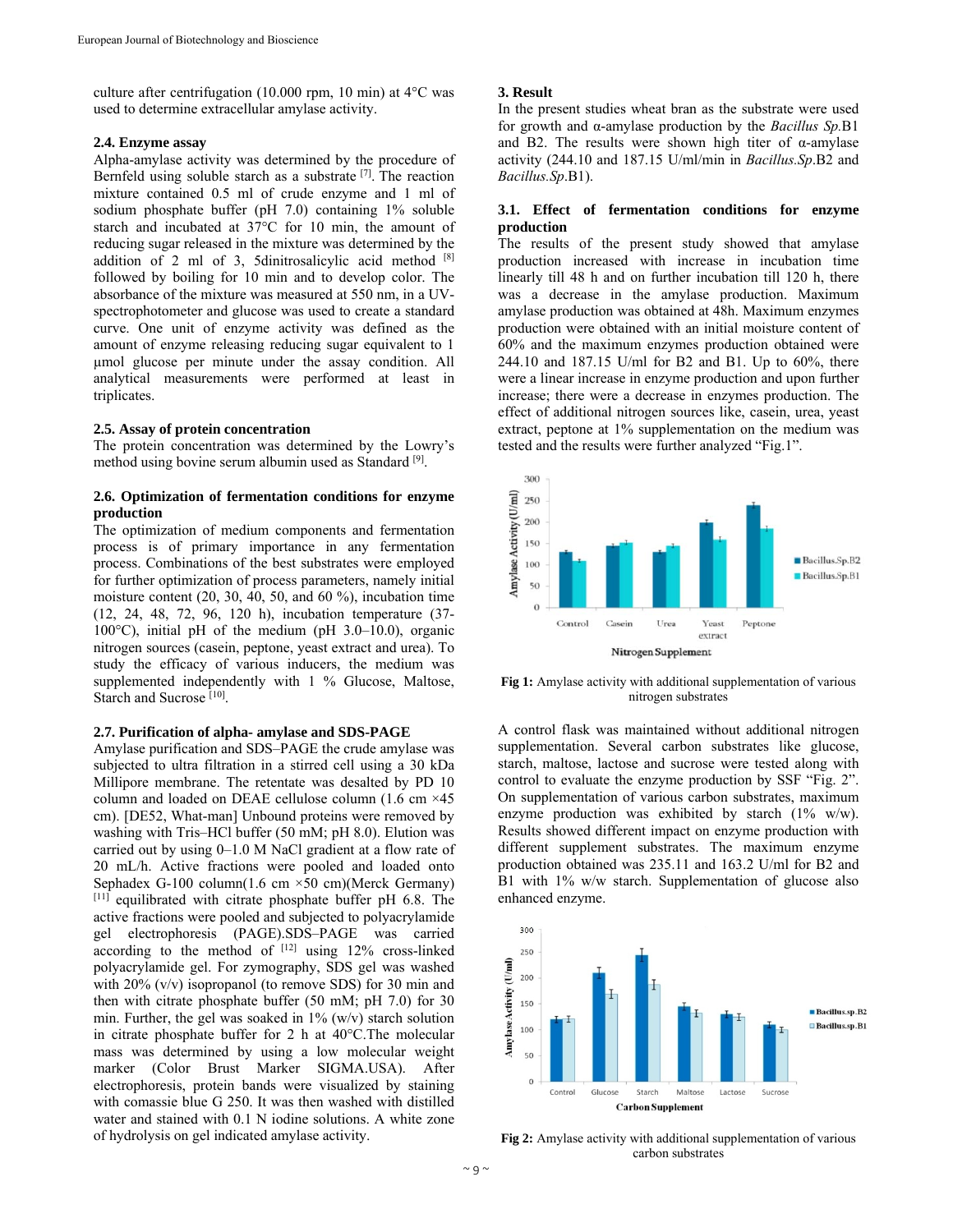## **3.2. Effect of pH on the enzyme activity and stability**

The amylase activity was measured at various values of pH for two strains and the maximum activity was observed at pH 5 and 5.5 for B2 and B1. The pH stability was tested by 60 min of pre-incubation of the purified enzyme in phosphate buffers. Our enzymes were more acidophil. These result as shown in "Fig. 3" and the enzymes were stable from pH 4.0- 6.5 "Fig. 4".



**Fig 3:** Effect of pH on activity of the purified amylase



**Fig 4:** Stability alpha-amylase for two isolates Bacillus. Sp. B1and B2 in 60 min

## **3.3. Effect of temperature on the enzyme activity**

The isolates Bacillus strain were tested in a wide range of temperatures ranging from 37 to 100°C. Optimum amylase production was obtained at a temperature of 50°C as shown in "Fig. 5". In the present experiment with increase in temperature, enzyme production increased up to a certain level and upon further increase of temperature, production decreased. The enzymes were stable for 30 min between 65°C-70°C that were shown in "Fig. 6".



**Fig 5:** Effect of temperature on activity of the purified amylase in 48 h



**Fig 6:** Thermostability of the purified amylase at 30 min

#### **3.4. Purification of the enzyme**

The purification of the enzyme was performed as described in methods section. the purified enzyme demonstrated an apparent single protein band on SDS-PAGE. The molecular weight of the single protein band was estimated to be 36 kDa and 28 kDa for B2 and B1.The result was shown in "Fig.7".



**Fig 7:** Polyacrylamide gel electrophoresis of the purified amylase from Bacillus sp. B1 and B2 SDS-PAGE

#### **4. Discussion**

Solid-state fermentation (SSF) is fermentation of solid substrates at low moisture levels or water Activities; however, the substrate must possess enough moisture to support growth and metabolism of the microorganism  $[13]$ . The selection of a suitable solid substrate for a fermentation process is a critical factor and thus involves the screening of a number of agro-industrial materials for microbial growth and product formation [14]. In the present studies wheat bran as the substrate were used for growth and  $\alpha$ -amylase production by the *Bacillus Sp.*B1and B2. The results were shown high titer of  $\alpha$ -amylase activity (244.10 and 187.15 U/ml/min in *Bacillus.Sp*.B2 and *Bacillus.Sp*.B1 in 48h).But it was reported that wheat bran was found to be the best substrate and suitable for necessary manipulation [15, 16].

The effect of moisture level on enzyme production for wheat brarn.60% moisture content enhanced maximum enzyme production when compared to 20, 30, 40 and 50% of wheat bran. The effect of different nitrogen sources on the production of α-amylase. When different nitrogen sources was supplemented in the production medium, peptone gave the highest α- amylase activity, although slight reduction in amylolytic activity was observed when urea was used as supplements. Addition of nitrogen sources has been reported to have an inducing effect on the production of various enzymes including α-amylase. Similar observations were